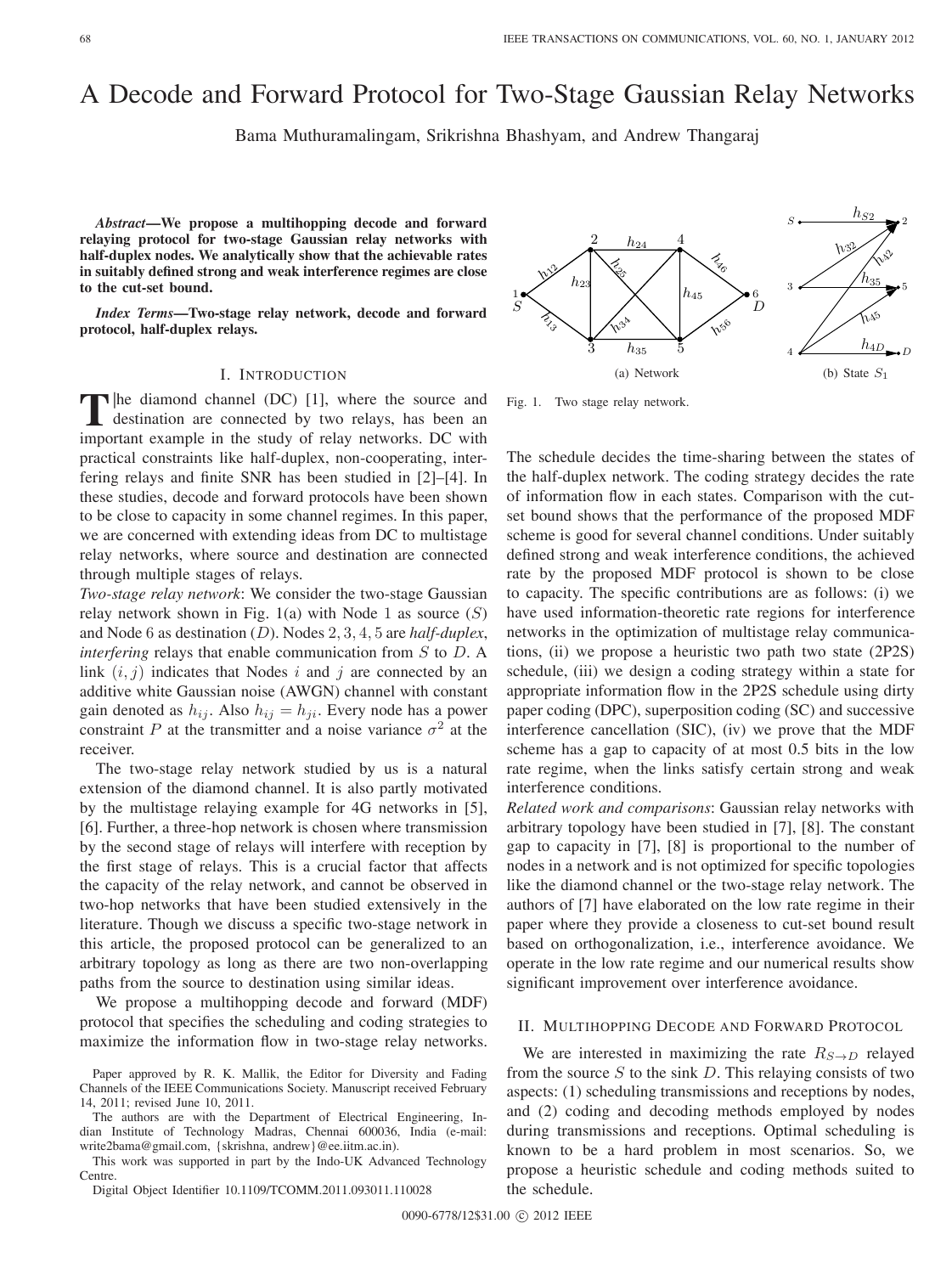## *A. Two-path two-state (2P2S) schedule*

We propose a simple heuristic schedule for information flow in the network of Fig. 1(a). The heuristics used are as follows: (1)  $S$  always transmits and  $D$  always receives, (2) information is forwarded by relays over at least two node-disjoint shortest paths. The shortest (three-hop) paths connecting  $S$  and  $D$  are: (i) Path  $P_1: S \to 2 \to 4 \to D$ , (ii) Path  $P_2: S \to 3 \to 5 \to D$ , (iii) Path  $P_3: S \to 2 \to 5 \to D$ , and (iv) Path  $P_4: S \to 3 \to$  $4 \rightarrow D$ . Among these four paths, there are only two pairs of node-disjoint paths: (i)  $P_1$ ,  $P_2$  and (ii)  $P_3$ ,  $P_4$ . We describe the 2P2S schedule for the choice  $P_1, P_2$ . A similar schedule for  $P_3, P_4$  is also possible. First, we construct two states  $S_1$  and  $S_2$  that enable information forwarding along paths  $P_1, P_2$ . In both states,  $S$  will transmit and  $D$  will receive. In state  $S_1$ , we activate the first link  $(S, 2)$ , and the third link  $(4, D)$  of path  $P_1$ . This fixes Node 2 as a receiver and Node 4 as a transmitter. We add link  $(3, 5)$  to state  $S_1$  for information forwarding along path  $P_2$ . Analogously, in state  $S_2$ , we activate link  $(2, 4)$  of path  $P_1$  and links  $(S, 3)$ ,  $(4, D)$  of path  $P_2$ . The states are: (i) State  $S_1$ : Nodes  $S$ , 3, 4 are transmitters, and Nodes 2, 5, D are receivers and (ii) State  $S_2$ : Nodes  $S$ , 2, 5 are transmitters, and Nodes  $3, 4, D$  are receivers. These states are similar in structure, and State  $S_1$  is shown in Fig. 1(b). In the proposed MDF protocol, we use the 2P2S schedule.

## *B. Coding scheme*

For a link  $(i, j)$  in a state, let  $R_{ij}$  denote the rate of information flow. We now describe a coding scheme for  $S_1$ that fixes the rate region i.e., the possible values for  $R_{ij}$ . For computing the rate region, we assume Gaussian codebooks at transmitters and successive interference cancellation (SIC) decoders at receivers.

*Encoding at S* (*State*  $S_1$ *):* Source intends to send a message to Node 2 in the presence of interfering signals from Nodes 3 and 4. Since source is the originator of all messages flowing through the network, the messages from Nodes 3 and 4 are assumed to be known to S. We propose that the source does dirty paper coding (DPC) [9] to cancel the known interference at receiver Node 2, assuming further that  $h_{23}$  and  $h_{24}$  are also known at  $S$ . Under this coding, reliable transmission along link  $(S, 2)$  requires that the rate  $R_{S2}$  must satisfy:

$$
R_{S2} \le C\left(h_{S2}^2 P/\sigma^2\right),\tag{1}
$$

where  $C(x) = \frac{1}{2} \log_2(1 + x)$ .

*Encoding at Node* 3 *(State S<sub>1</sub>):* Transmitter 3 can reach receivers 2 and 5. Since we use DPC at the source, we set  $R_{32} = 0$ . For reliable transmission along link (3, 5), rate  $R_{35}$ must satisfy:

$$
R_{35} \leq C \left( h_{35}^2 P / \sigma^2 \right). \tag{2}
$$

*Encoding at Node* 4 *(State S<sub>1</sub>):* Transmitter 4 can reach receivers  $2, 5$  and  $D$ . Since we use DPC at source, we set  $R_{42} = 0$ . We propose that Node 4 uses superposition coding (SC) to send codewords  $x_{45}$  and  $x_{4D}$  to receivers 5 and D with power sharing variables  $\alpha_{45}$ ,  $\alpha_{4D}$  such that  $\alpha_{45}+\alpha_{4D} = 1$ . For real a, b, indicator function  $\mathbb{I}_{a>b} = 1$  if  $a > b$  else  $\mathbb{I}_{a>b} = 0$ . The achievable rates  $R_{45}$  and  $R_{4D}$  satisfy [10]:

$$
R_{45} \leq C \left( \frac{h_{45}^2 \alpha_{45} P}{\sigma^2 + \mathbb{I}_{|h_{45}| < |h_{4D}|} \alpha_{4D} h_{45}^2 P} \right), \qquad (3)
$$

$$
R_{4D} \leq C \left( \frac{h_{4D}^2 \alpha_{4D} P}{\sigma^2 + \mathbb{I}_{|h_{45}| > |h_{4D}|} \alpha_{45} h_{4D}^2 P} \right). \tag{4}
$$

The indicator function is used to compactly express the bound on the rates to the strong and weak receivers under SC. In summary, State  $S_1$  is a  $3 \times 3$  interference network with 4 messages, which is different from the standard  $3 \times 3$ interference channel with 3 messages [11].

*Decoding at Nodes* 2 *and D* (*State*  $S_1$ *):* The DPC coded message from  $S$  is decoded at 2, while the superposition coded message from Node  $4$  is decoded at  $D$ .

*Decoding at Node* 5 *(State*  $S_1$ *):* The received signal at receiver 5 is

$$
y_5 = h_{35}x_3 + h_{45}(x_{45} + x_{4D}) + w_5,
$$

where  $x_3$  is the signal from Node 3 and  $w_5$  is the noise. We propose the following decoding depending on channel gains  $h_{45}$  and  $h_{4D}$ : when  $|h_{45}| \geq |h_{4D}|$ , Node 5 jointly decodes codewords  $\hat{\mathbf{x}}_3, \hat{\mathbf{x}}_{45}, \hat{\mathbf{x}}_{4D}$ . When  $|h_{45}| < |h_{4D}|$ , it decodes only codewords  $\hat{\mathbf{x}}_3$ ,  $\hat{\mathbf{x}}_{45}$  treating  $\mathbf{x}_{4D}$  as noise. In either case, decoding is same as SIC decoding in Gaussian multiple access  $[10]$ . So, we have

$$
\sum_{(p,q)\in A} R_{pq} \le C \left( \frac{\sum_{(p,q)\in A} \alpha_{pq} h_{p5}^2 P}{\sigma^2 + \mathbb{I}_{|h_{45}| < |h_{4D}|} \alpha_{4D} h_{45}^2 P} \right), \quad (5)
$$

 $\forall A \subseteq \mathcal{A}$ . Here  $\alpha_{35} = 1$ , and

$$
\mathcal{A} = \begin{cases} \{(3,5), (4,5)\} & \text{if } |h_{45}| < |h_{4D}|, \\ \{(3,5), (4,5), (4,D)\} & \text{otherwise.} \end{cases}
$$

*Rate region:* The achievable rate region in State  $S_1$  under the coding schemes described is

$$
\mathcal{R}_1 = \{ (R_{S2}, R_{35}, R_{45}, R_{4D}) : \text{ satisfying } (1) - (5) \}. \tag{6}
$$

We call this scheme as DPC-SC coding. The coding scheme for state  $S_2$  is similar to that of state  $S_1$  with the links  $(S, 2), (3, 5), (4, 5), (4, D)$  replaced by  $(S, 3), (2, 4), (5, 4), (5, D)$ , respectively, with corresponding channel gains and rates. The rate region  $\mathcal{R}_2$  in State  $S_2$  is:

$$
\mathcal{R}_2 = \{ (R_{S3}, R_{24}, R_{54}, R_{5D}) : \text{ satisfying } (1) - (5) \text{ with respective variable changes} \}.
$$
 (7)

## *C. Information flow and achievable S-D rate*

Information flow from  $S$  to  $D$  happens by a time-sharing of states  $S_1$  and  $S_2$  which are active for  $\lambda_1$  and  $\lambda_2$  fraction of the time with  $\lambda_1 + \lambda_2 = 1$ . Fig. 2 illustrates the entire information flow under 2P2S schedule and DPC-SC coding. Let  $z_1$ ,  $z_2$  be the flow (in bits per unit time) along links  $(S, 2)$  and  $(S, 3)$ , respectively. To conserve flow in 2P2S schedule with DPC at S, the flows out of Nodes 2 and 3 are also equal to  $z_1$  and  $z_2$ , respectively. SC at Node 4 splits the flow from Node 2 into  $az_1$  units for receiver 5 and  $(1 - a)z_1$  units for receiver D. Node 5 also does SC to split the flow from Node 3 into  $bz_2$  for receiver 4 and  $(1-b)z_2$  units for receiver D. Therefore, Node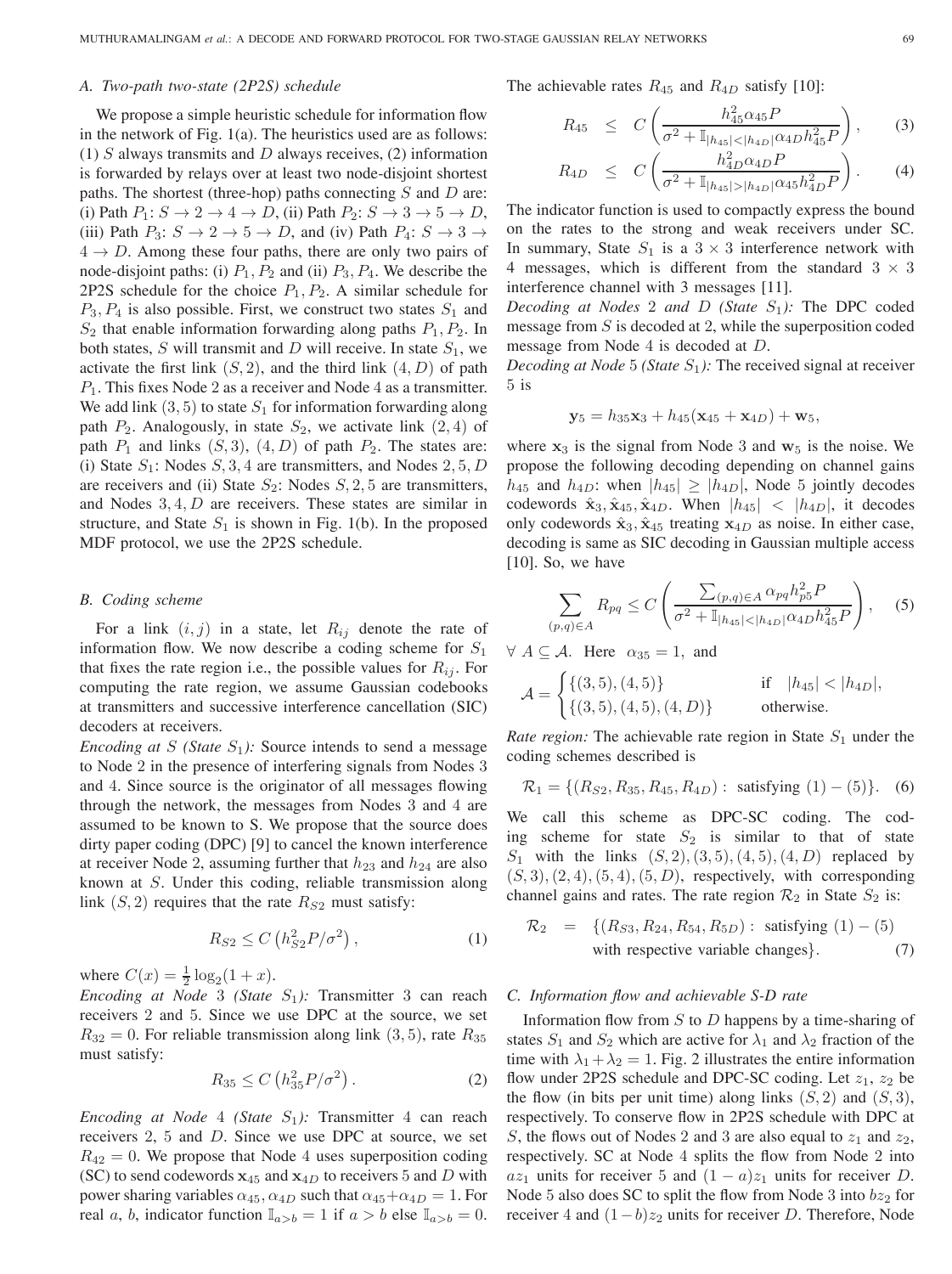

Fig. 2. Information flow graph along with average flow rates.

4 receives a total flow of  $z_1 + bz_2$  from links (2, 4) and (5, 4). It forwards a flow of  $az_1$  and  $(1 - a)z_1 + bz_2$  along links  $(4, 5)$ and  $(4, D)$ , respectively, and conserves flow. Similarly, Node 5 also conserves the flow. This leads to an achievable rate of  $z_1 + z_2$ . The achievable rate  $R_{SD}$  from S to D is maximized by solving the constrained flow problem described below:

$$
\max_{0 \le \lambda_1, \lambda_2, a, b \le 1} R_{SD} = z_1 + z_2,\tag{8}
$$

subject to:

$$
z_1 \le \lambda_1 R_{S2}, \quad z_1 \le \lambda_2 R_{24}, \quad z_2 \le \lambda_2 R_{S3},
$$
  
\n
$$
z_2 \le \lambda_1 R_{35}, (1 - a)z_1 + bz_2 \le \lambda_1 R_{4D},
$$
  
\n
$$
0 \le \lambda_1 + \lambda_2 \le 1, (1 - b)z_2 + az_2 \le \lambda_2 R_{5D},
$$
  
\n
$$
az_1 \le \lambda_1 R_{45}, \quad bz_2 \le \lambda_2 R_{54},
$$
  
\n
$$
(R_{S2}, R_{35}, R_{45}, R_{4D}) \in \mathcal{R}_1,
$$
  
\n
$$
(R_{S3}, R_{24}, R_{54}, R_{5D}) \in \mathcal{R}_2.
$$

In the above optimization, the transmit powers have been set to be equal at all nodes. However, the constraints can be readily altered to allow for unequal transmit powers, if necessary.

Though the information flow graph of Fig. 2 is shown for the specific two-stage network of Fig. 1(a), an extension to any other network with two non-overlapping paths from the source to the sink is readily possible. The 2P2S schedule and the optimization framework can be extended to such relay networks as well.

#### III. APPROACHING THE CUT-SET BOUND

### *A. Upper Bounds on Relaying Rate*

In a relay network with source S and destination D, a subset of the nodes  $\Omega$  such that  $S \in \Omega$  and  $D \in \Omega^c$  defines a cut with the edges  $\{(u, v) : u \in \Omega, v \in \Omega^c\}$  being the cut edges. The cut edges define a Multiple-Input Multiple-Output (MIMO) channel, whose sum capacity denoted  $C_{\text{MIMO}}(\Omega; \Omega^c)$  is a fullduplex cut-set upper bound on the rate  $R_{SD}$  from S to D [10].

*1) Half-duplex cut-set bound [12]:* Suppose a half-duplex relay network operates in M states,  $S_k = (I_k, J_k), 1 \leq k \leq$ M, where  $I_k$  and  $J_k$  denote the nodes in transmit and receive mode in state k, respectively. Assuming state  $S_k$  is active for a fraction of time  $\lambda_k$ , the rate  $R_{SD}$  is bounded as follows [12]:

$$
R_{SD} \leq \sup_{\lambda_k, \sum \lambda_k = 1} \min_{\Omega} \sum_{k=1}^{M} \lambda_k C_{\text{MIMO}}(\Omega \cap I_k; \Omega^c \cap J_k). \tag{9}
$$

This upper bound on the half-duplex cut-set bound is computed by solving a linear program [4]. In computations, we use the following upper bound for  $C_{\text{MIMO}}(I; J)$  as in [7], [8], [13]:

$$
C_{\text{MIMO}}(I;J) \le \frac{1}{2}\log_2(\det(\mathbf{I}_n + mP \mathbb{H} \mathbb{H}^H)),\tag{10}
$$

where  $m = |I|, n = |J|, I_n$  is an  $n \times n$  identity matrix, matrix  $\mathbb{H} = [h_{ij}], i \in J, j \in I$  and receiver noise variance is normalized to 1.

*2) A closed-form half-duplex cut-set bound:* For the network of Fig. 1(a), we consider the channel condition:  $h_{S2}$  =  $h_{S3} = h_{4D} = h_{5D} = \alpha, h_{24} = h_{35} = \beta, h_{23} = h_{25} =$  $h_{34} = h_{45} = \gamma$ . We determine a closed form upper bound of (9) by considering the three cuts:  $\Omega_1 = \{S\}, \Omega_2 = \{S, 2, 3\}$ and  $\Omega_3 = \{S, 2, 3, 4, 5\}$  representing the three stages in the network of Fig. 1(a). Note that reducing the number of cuts in the minimization in (9) still provides an upper bound. For the maximization of (9), it turns out that the six states shown in Table I are sufficient. In Table I,  $CUT_i = C_{\text{MIMO}}(\Omega_i \cap$  $I_k; \Omega_i^c \cap J_k$  and  $C_0 = C \left( 4P(\gamma^2 + \beta^2) + 4P^2((\gamma^2 - \beta^2)^2) \right),$ which is an upper bound on  $C_{\text{MIMO}}(\Omega_2; \Omega_2^c)$  obtained by using (10). The six states  $S_2$  to  $S_7$  in Table I are sufficient because, for any other state, the cut capacities  $[CUT_1, CUT_2, CUT_3]$ are smaller or equal (coordinate-wise) to those for one of the states  $S_2$  to  $S_7$ . For example, for state  $S_1$  the cut capacities are the same as for state  $S_2$ . In this scenario, the half-duplex cut-set bound is computed by the linear program (LP):

$$
\max \mathbf{c}^T \mathbf{x} = R, \quad s.t. \quad A\mathbf{x} \le \mathbf{b}, \mathbf{x} \ge 0,
$$
 (11)

where A is the coefficient matrix defined in (12),  $x =$  $[\lambda_1, \lambda_2, \lambda_3, \lambda_4, \lambda_5, \lambda_6, R]$ ,  $\mathbf{c} = [0, 0, 0, 0, 0, 0, 1]$ , and  $\mathbf{b} =$  $[0, 0, 0, 1]$ . To obtain a closed-form upper bound on the optimal cut-set bound, we consider the dual

$$
\min \quad \mathbf{b}^T \mathbf{y} = \tilde{R}, \quad s.t. \quad A^T \mathbf{y} \ge \mathbf{c}, \mathbf{y} \ge 0,\tag{13}
$$

where  $\mathbf{y} = [\tau_1, \tau_2, \tau_3, R]$ . Note that any feasible point in the dual (13) gives an upper bound to the optimal cut-set bound. To find a feasible point in (13), we let  $\tau_3 = 0$  and  $\tau_1 + \tau_2 = 1$ . With these choices for  $[\tau_1, \tau_2, \tau_3]$  and using  $C_0 \geq C((\beta^2 +$  $\gamma^2$ )P),  $A^T y \ge c$  simplifies to:

$$
\tilde{R} \geq \max \{ \tau_2 C_0, \tau_1 C (2\alpha^2 P), \tau_1 C (\alpha^2 P) + \tau_2 C ((\beta^2 + \gamma^2) P) \}.
$$
\n(14)

The lowest value of  $\tilde{R}$  satisfying (14) can now be computed to be the expression in (15). The  $\tilde{R}$  in (15) is a closed-form upper bound to the half-duplex cut-set bound for the network of Fig. 1(a) under the chosen channel conditions.

# *B. Relaying rates of proposed MDF protocol*

The optimal rates in (6) and (7) can be expressed in closed form under suitable assumptions on flow in certain channel regimes. For the analysis, we assume that in the MDF protocol information flows only through the edges in Paths  $P_1$  and  $P_2$ and compute the rate achieved by it. All other edges have zero flow and are processed as interference at the receivers. This sets  $a = b = 0$  in Fig. 2.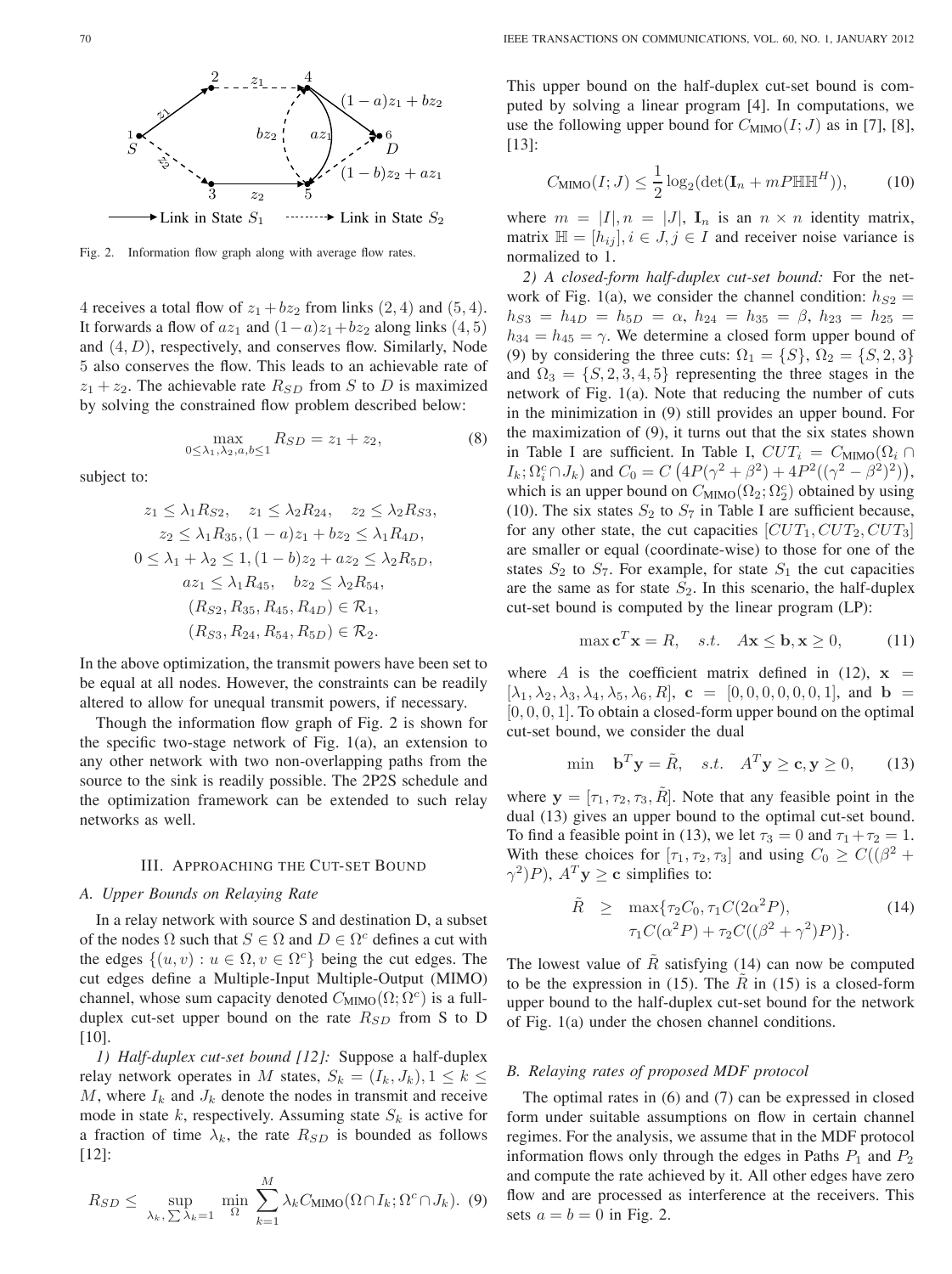TABLE I STATES AND CUT CAPACITIES.

| <b>State</b> | $I_k$            | $J_k$            | $CUT_1$          | $CUT_2$                   | $CUT_3$          |
|--------------|------------------|------------------|------------------|---------------------------|------------------|
| $S_2$        | $\{S, 2, 5\}$    | $\{3, 4, D\}$    | $C(\alpha^2 P)$  | $C(\beta^2 P)$            | $C(\alpha^2 P)$  |
| $S_3$        | $\{S, 2, 3, 5\}$ | $\{4, D\}$       | $\theta$         | $C((\beta + \gamma)^2 P)$ | $C(\alpha^2 P)$  |
| $S_4$        | $\{S, 2, 3\}$    | $\{4, 5D\}$      | $\Omega$         | $C_0$                     | 0                |
| $S_5$        | $\{S, 2, 4\}$    | $\{3, 5, D\}$    | $C(\alpha^2 P)$  | $C(\gamma^2 P)$           | $C(\alpha^2 P)$  |
| $S_6$        | $\{S, 2\}$       | $\{3, 4, 5, D\}$ | $C(\alpha^2 P)$  | $C((\beta^2+\gamma^2)P)$  | $\Omega$         |
| $S_7$        | $\{S, 4, 5\}$    | $\{2,3,D\}$      | $C(2\alpha^2 P)$ | $\Omega$                  | $C(4\alpha^2 P)$ |

$$
A = \begin{bmatrix} -C(\alpha^2 P) & 0 & 0 & -C(\alpha^2 P) & -C(\alpha^2 P) & -C(2\alpha^2 P) & 1\\ -C(\beta^2 P) & -C((\beta + \gamma)^2 P) & -C_0 & -C(\gamma^2 P) & -C((\beta^2 + \gamma^2)P) & 0 & 1\\ -C(\alpha^2 P) & -C(\alpha^2 P) & 0 & -C(\alpha^2 P) & 0 & -C(4\alpha^2 P) & 1\\ 1 & 1 & 1 & 1 & 1 & 1 & 1 \end{bmatrix}
$$
(12)

$$
\tilde{R} = \begin{cases}\n\frac{C(\alpha^2 P)C_0}{C(\alpha^2 P) + C_0 - C((\beta^2 + \gamma^2)P)} & \text{if } 1 - \frac{C(\alpha^2 P)}{C(2\alpha^2 P)} < \frac{C((\beta^2 + \gamma^2)P)}{C_0} \text{ and } \alpha^2 > \beta^2 + \gamma^2, \\
\frac{C(2\alpha^2 P)C((\beta^2 + \gamma^2)P)}{C(2\alpha^2 P) - C(\alpha^2 P) + C((\beta^2 + \gamma^2)P)} & \text{if } 1 - \frac{C(\alpha^2 P)}{C(2\alpha^2 P)} < \frac{C((\beta^2 + \gamma^2)P)}{C_0} \text{ and } \alpha^2 \le \beta^2 + \gamma^2, \\
\frac{C_0 C(2\alpha^2 P)}{C_0 + C(2\alpha^2 P)} & \text{if } 1 - \frac{C(\alpha^2 P)}{C(2\alpha^2 P)} \ge \frac{C((\beta^2 + \gamma^2)P)}{C_0}.\n\end{cases}
$$
\n(15)

*1) Strong interference condition:* <sup>1</sup> We suppose that all nodes in states  $S_1$  and  $S_2$  transmit at a common rate  $R_1 \leq C(h_{S2}^2 P)$  and  $R_2 \leq C(h_{S3}^2 P)$ , respectively. Further, information received by a node at rate  $R_1$  when state  $S_1$  is operational is forwarded in state  $S_2$  by the same node at rate  $R_2$ . For flow conservation, we require that  $R_1 \lambda_1 = R_2 \lambda_2$ . Using  $\lambda_1 + \lambda_2 = 1$ , we have  $\lambda_1 = R_2/(R_1 + R_2)$  and  $\lambda_2 = R_1/(R_1 + R_2)$  and a total rate of  $2R_1R_2/(R_1 + R_2)$ . The question to be addressed is the condition for successful decoding by receivers in each state. Receiver 5 in state  $S_1$ sees a two-user Gaussian MAC channel from transmitters 3 and 4 with respective channel gains  $h_{35}$  and  $h_{45}$  under a transmit power constraint P. The rate pair  $(R_1, R_1)$  is feasible at receiver 5 in State  $S_1$ , if  $R_1 \le C(h_{35}^2 P)$ ,  $R_1 \le C(h_{45}^2 P)$ and the sum rate of this two-user MAC channel satisfies:  $2R_1 \leq 2C(h_{S2}^2 P) \leq C((h_{35}^2 + h_{45}^2)P)$ . These conditions simplify to  $\min(|h_{35}|, |h_{45}|) \geq |h_{52}|$ , and

$$
|h_{45}| \ge \sqrt{\frac{(1 + h_{S2}^2 P)^2 - 1 - h_{35}^2 P}{P}} \triangleq h_1
$$

Similarly to achieve  $(R_2, R_2)$  at receiver 4 in State  $S_2$ , the channel gains should satisfy  $\min(|h_{24}|, |h_{54}|) \geq |h_{S3}|$ , and

$$
|h_{54}| \ge \sqrt{\frac{(1+h_{S3}^2P)^2 - 1 - h_{24}^2P}{P}} \triangleq h_2.
$$

Sink Node  $D$  is interference free in both states. Hence  $|h_{4D}| \geq |h_{52}|$  and  $|h_{5D}| \geq |h_{53}|$  are sufficient to forward information to D at rates  $R_1$  and  $R_2$  in states  $S_1$  and  $S_2$ , respectively.

*Remark 1:* When the channel gains satisfy the following *strong interference conditions*: min(  $|h_{4D}|, |h_{35}|, |h_{45}|) \geq$  $|h_{S2}|$ ,  $\min(|h_{5D}|, |h_{24}|, |h_{54}|) \geq |h_{S3}|$ , and  $|h_{54}| = |h_{45}| \geq$   $\max(h_1, h_2)$ , the achievable rate under the proposed MDF protocol in the two-stage relay network is

$$
R(h_{S2}, h_{S3}) \triangleq \frac{2C(h_{S2}^2 P)C(h_{S3}^2 P)}{C(h_{S2}^2 P) + C(h_{S3}^2 P)}.
$$
 (16)

- (a) When  $|h_{S2}| = |h_{S3}|$  the achievable rate of the MDF protocol in the strong interference regime is  $R(h_{S2}, h_{S3}) =$  $C(h_{S_2}^2 P)$  with the full-duplex source cut bound being  $C(2h_{S2}^2P)$ . The gap to capacity is at most  $C(2h_{S2}^2P)$  –  $C(h_{S2}^{2}P) = C(\frac{h_{S2}^{2}P}{1+h_{S2}^{2}P}) \leq 0.5$  bits,  $\forall h_{S2}$ .
- (b) In the *strong interference regime* when  $h_{S2} = h_{S3}$  $h_{4D} = h_{5D} = \alpha, h_{24} = h_{35} = \beta \ge \alpha, h_{23} = h_{25} =$  $h_{34} = h_{45} = \gamma \ge \alpha$  and  $\gamma \ge \sqrt{\frac{(1+\alpha^2P)^2 - 1 - \beta^2P}{P}} \ge 0$ , the gap  $\Delta_s$  from the closed-form half-duplex bound (15) is given by (17).

*2) Weak interference condition:* Suppose that receiver 5 in state  $S_1$  decodes the data along link  $(3, 5)$  and treats interference along link  $(4, 5)$  as noise. Since we assume Gaussian codebooks at all transmitters, a rate  $R_1$  is achievable whenever  $R_1 = C(h_{S2}^2 P) \le C \left( \frac{h_{24}^2 P}{1 + h_{45}^2 P} \right)$ ) . The above condition reduces to  $|h_{45}| \leq \left(\sqrt{\frac{h_{24}^2}{h_{52}^2 P} - \frac{1}{P}}\right)^4 \triangleq h_3$ , where  $x^+ = \max(x, 0)$ . Similarly, rate  $R_2$  is achievable at receiver 4 in state  $S_2$ whenever  $|h_{54}| \leq \left(\sqrt{\frac{h_{35}^2}{h_{53}^2 P} - \frac{1}{P}}\right)^+ \triangleq h_4.$ 

*Remark 2:* When the channel gains satisfy the following *weak interference conditions*: min( $|h_{24}|, |h_{4D}| \geq |h_{S2}|,$  $\min(|h_{35}|, |h_{5D}|) \ge |h_{53}|, |h_{54}| = |h_{45}| \le \min(h_3, h_4)$ , the achievable rate under the MDF protocol is  $R(h_{S2}, h_{S3})$ .

- (a) In the weak interference regime, the achievable rate of the MDF protocol is  $R(h_{S2}, h_{S3}) = C(h_{S2}^2 P)$ , when  $|h_{S2}| =$  $|h_{S3}|$ . So, the gap to capacity is at most 0.5 bits as seen from the comparison with the full-duplex source cut-set bound  $C(2h_{S2}^2P)$ .
- (b) Consider the *weak interference regime* with  $h_{S2} = h_{S3}$  $h_{5D} = h_{4D} = \alpha, h_{24} = h_{35} = \beta, h_{23} = h_{25} = h_{45} =$

<sup>&</sup>lt;sup>1</sup>The terms "strong" and "weak" are used to merely describe conditions satisfied by the relative strengths of network links. We do not imply that capacity of the relay network is known in these regions.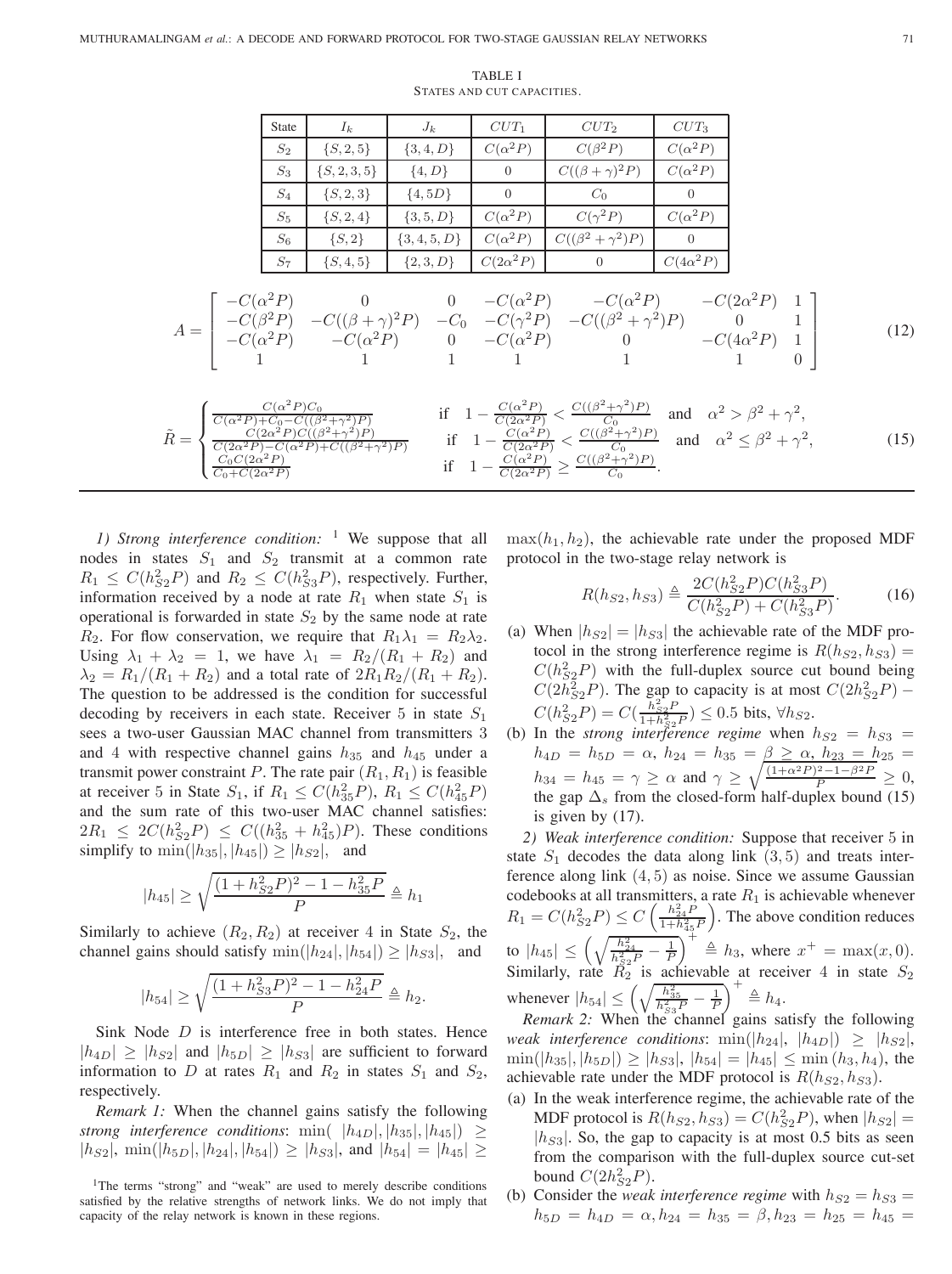$$
\Delta_s = \lim_{\alpha \to \infty} \left[ \frac{C(2\alpha^2 P)C((\beta^2 + \gamma^2)P)}{C(2\alpha^2 P) - C(\alpha^2 P) + C((\beta^2 + \gamma^2)P)} - C(\alpha^2 P) \right] = 0.25 \text{ bits.}
$$
\n(17)

$$
\Delta_w = \begin{cases}\n\frac{C(2\alpha^2 P)C(\beta^2 P)}{C(2\alpha^2 P) - C(\alpha^2 P) + C(\beta^2 P)} - C(\alpha^2 P) & \text{if} \quad 1 - \frac{C(\alpha^2 P)}{C(2\alpha^2 P)} < \frac{C(\beta^2 P)}{2C(2\beta^2 P)}, \\
\frac{2C(2\beta^2 P)C(2\alpha^2 P)}{2C(2\beta^2 P) + C(2\alpha^2 P)} - C(\alpha^2 P) & \text{if} \quad 1 - \frac{C(\alpha^2 P)}{C(2\alpha^2 P)} \ge \frac{C(\beta^2 P)}{2C(2\beta^2 P)}. \n\end{cases} (18)
$$



1.2 1 **Achievable Rate** Achievable Rate  $\Omega$ . 0.6 Upper Bound = −3.63 dB Lower Bound = 2.68 dB  $\Omega$ HD cut−set bound 0.2 Closed−form HD b MDF protocol Int. Avoidance <sup>−</sup><sup>20</sup> <sup>−</sup><sup>15</sup> <sup>−</sup><sup>10</sup> <sup>−</sup><sup>5</sup> <sup>0</sup> <sup>5</sup> <sup>10</sup> <sup>15</sup> <sup>20</sup> <sup>0</sup> γ (dB)

Fig. 3. Performance of the MDF protocol; Channel condition A:  $\alpha = 1, \beta =$ 1, vary  $\gamma$ .

 $h_{34} = \gamma$ , with  $\alpha \leq \beta$ , and  $\gamma \to 0$ . For these channel conditions, we have  $C_0 \rightarrow 2C(2\beta^2 P)$  and the gap  $\Delta_w$ to the closed-form half-duplex cut-set bound is given by (18).

When  $\alpha = \beta$ , further simplification shows that the gap  $\Delta_w$ in (18) reduces to zero when  $\alpha^2 P > \frac{1+\sqrt{5}}{2}$ , and otherwise to  $\frac{2}{3}C(2\alpha^2 P) - C(\alpha^2 P) \le 0.07$  bits.

Though Remarks 1 and 2 are made for the specific two-stage relay network of Fig. 1(a), extensions to any network with two non-overlapping paths is possible as long as the on-path gains are either strong or weak, when compared to the interpath gains. The coding ideas remain the same, but computing the half-duplex cut-set bound will become more complicated. However, the gap to the full-duplex cut-set bound will still remain small in suitably defined strong and weak interference channel gain regimes.

## IV. NUMERICAL EVALUATION

In this section, we numerically evaluate the performance of the proposed MDF protocol for the two-stage relay network and verify the results of Section III. The achievable  $S-D$ rate is found by solving the optimization (8) in Section II-C using standard optimization routines. We consider half-duplex cut-set bound, the closed-form half-duplex bound described in Section III-A and the interference avoidance (IA) scheme for comparison. In the IA scheme, all states with only noninterfering links are considered. We set  $P = 3, \sigma^2 = 1$  and  $h_{S2} = h_{S3} = h_{5D} = h_{4D} = \alpha, h_{24} = h_{35} = \beta, h_{23} = h_{25} = \beta$  $h_{45} = h_{34} = \gamma$  for illustration.

Fig. 4. Performance of the MDF protocol; Channel condition B:  $\alpha = 1, \beta =$ 1.25, vary  $\gamma$ .

In Fig. 3,  $\alpha = \beta = 1$  and  $\gamma$  is varied. In the strong ( $\gamma \geq 3.01$ dB) and weak ( $\gamma$  < -14 dB) interference regimes, the rate achieved by MDF protocol is  $C(\alpha^2 P) = 1$  as determined in Remark 1(a). In the weak interference regime, capacity is achieved following Remark 2(b). In the strong interference regime, the gap from the half-duplex cut-set bound is at most 0.33 bits, as per (9) and (15).

In Fig. 4,  $\alpha = 1, \beta = 1.25$ , and  $\gamma$  is varied. The MDF protocol achieves a rate of  $C(\alpha^2 P)=1$  for a larger range of  $\gamma$ , *i.e.*, strong interference regime ( $\gamma \geq 2.68$  dB) and weak interference regime ( $\gamma \le -3.63$  dB) according to Remarks 1 and 2. The gap from the HD cut-set bound in the weak and strong interference regimes are 0.06 and 0.33 bits respectively, as per (9) and (15).

Fig. 5 shows the performance of the MDF protocol with varying  $\alpha$ , with  $\beta = \alpha$  and  $\gamma = 2\sqrt{\frac{(1+\alpha^2 P)^2 - 1-\beta^2 P}{P}}$  in the strong interference regime. We notice that the gap to the fullduplex bound is at most 0.5 bits verifying Remark 1(a). The gap between the achievable rate and the derived half-duplex cut-set bound is only 0.25 bits as determined in Remark 1(b) even when the rate achieved is large (for large  $\alpha$ ).

In Figs. 3, 4 and 5, we notice the proposed MDF protocol performs significantly better than the interference avoidance scheme in all three channel conditions. Overall, the numerical results agree with the analytical results for strong and weak interference regimes and for the half-duplex cut-set bound. They show that the closed-form half-duplex bound is close to the computed one and illustrate the good performance of the proposed protocol in various channel conditions. Based on Figs. 3, 4 and 5, we can conclude that more complicated